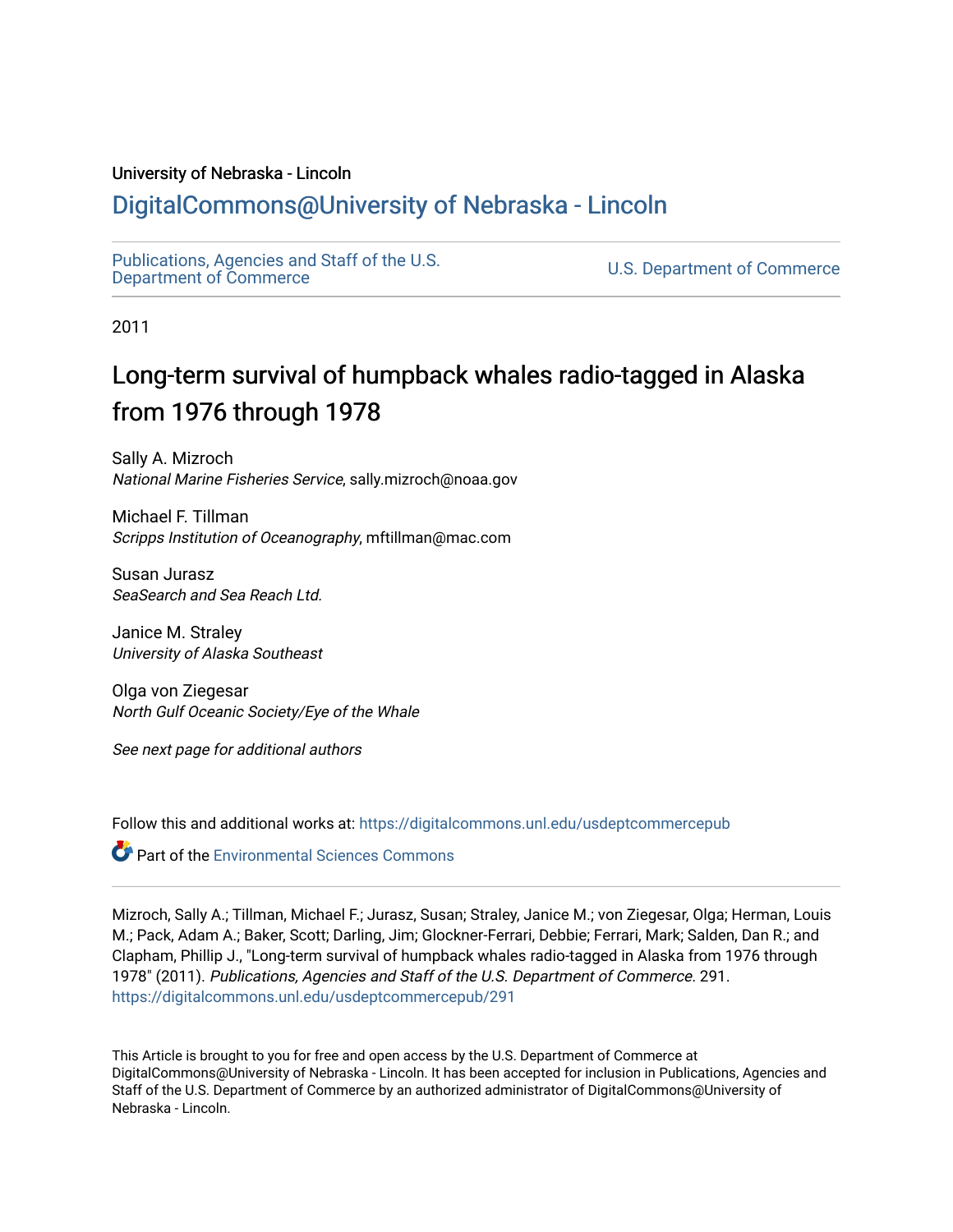## Authors

Sally A. Mizroch, Michael F. Tillman, Susan Jurasz, Janice M. Straley, Olga von Ziegesar, Louis M. Herman, Adam A. Pack, Scott Baker, Jim Darling, Debbie Glockner-Ferrari, Mark Ferrari, Dan R. Salden, and Phillip J. Clapham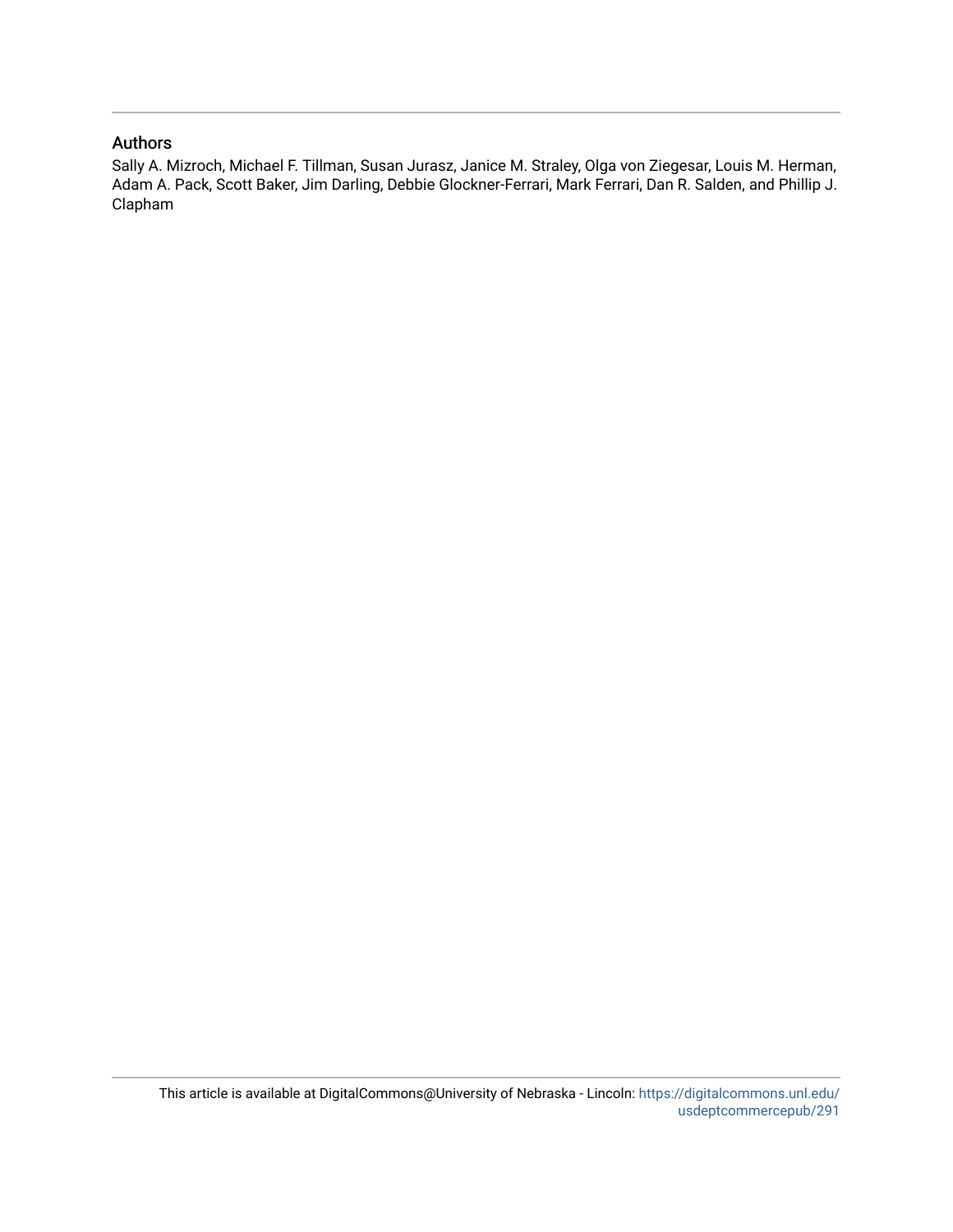# **Marine Mammal Science**



MARINE MAMMAL SCIENCE, 27(1): 217–229 (January 2011) 2010 by the Society for Marine Mammalogy Published 2010. This article is a US Government work and is in the public domain in the USA. DOI: 10.1111/j.1748-7692.2010.00391.x

# Long-term survival of humpback whales radio-tagged in Alaska from 1976 through 1978

#### SALLY A. MIZROCH

National Marine Mammal Laboratory, Alaska Fisheries Science Center, National Marine Fisheries Service, 7600 Sand Point Way NE, Seattle, Washington 98115, U.S.A. E-mail: sally.mizroch@noaa.gov

MICHAEL F. TILLMAN<sup>1</sup> Scripps Institution of Oceanography, Center for Marine Biodiversity and Conservation, Scripps Institution of Oceanography, 8750 Biological Grade, La Jolla, California 92037-0202, U.S.A.

> SUSAN JURASZ SeaSearch and Sea Reach Ltd., 146 NE Yamhill Street, Sheridan, Oregon 97378, U.S.A.

JANICE M. STRALEY University of Alaska Southeast, 1332 Seward Avenue, Sitka, Alaska 99835, U.S.A.

OLGA VON ZIEGESAR North Gulf Oceanic Society/Eye of the Whale, P. O. Box 15191, Fritz Creek, Alaska 99603, U.S.A.

LOUIS M. HERMAN ADAM A. PACK Kewalo Basin Marine Mammal Laboratory, The Dolphin Institute, 420 Ward Avenue, Suite 212, Honolulu, Hawaii 96814, U.S.A. and University of Hawai'i at Hilo (AAP), 200 W. Kawili Street, Hilo, Hawaii 96720, U.S.A.

<sup>1</sup>Formerly at National Marine Fisheries Service. Address for correspondence: 249 Sea View Court, Encinitas, California 92024, U.S.A.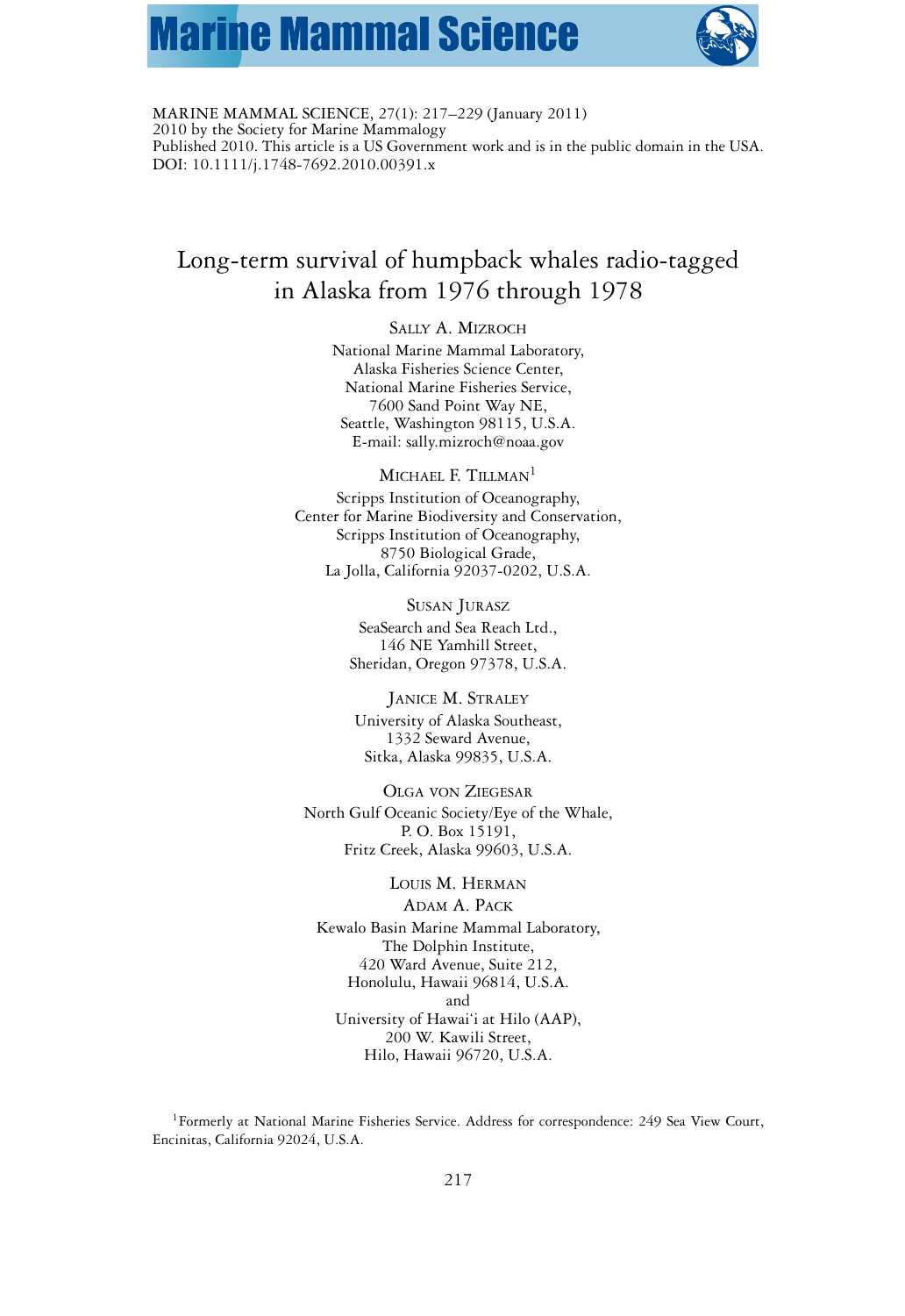SCOTT BAKER<sup>2</sup>

Oregon State University, Hatfield Marine Science Center, 2030 SE Marine Science Drive, Newport, Oregon 97365, U.S.A.

**JIM DARLING** West Coast Whale Research Foundation, 2155 W. 13th Avenue, Vancouver, British Columbia V6K 2S2, Canada

> DEBBIE GLOCKNER-FERRARI MARK FERRARI Center for Whale Studies, P. O. Box 1539, Lahaina, Hawaii 96767, U.S.A.

DAN R. SALDEN Hawaii Whale Research Foundation, P. O. Box 1296, Lahaina, Hawaii 96767, U.S.A.

PHILLIP J. CLAPHAM National Marine Mammal Laboratory, Alaska Fisheries Science Center, National Marine Fisheries Service, 7600 Sand Point Way NE, Seattle, Washington 98115, U.S.A.

### **ABSTRACT**

Invasive tags designed to provide information on animal movements through radio or satellite monitoring have tremendous potential for the study of whales and other cetaceans. However, to date there have been no published studies on the survival of tagged animals over periods of years or decades. Researchers from the National Marine Mammal Laboratory and the Woods Hole Oceanographic Institution tracked five humpback whales with implanted radio tags in southeastern Alaska in August 1976 and July 1977, and tracked two humpback whales in Prince William Sound, Alaska, in June 1978. All seven of these individually identified humpback whales were resighted at least 20 yr after first being tagged, and five of the seven have been observed for more than 30 yr; some of them are among the most resighted humpback whales in the North Pacific. Photos of tagging sites taken during and subsequent to tagging operations show persistent but superficial scarring and no indication of infection.

These pioneering field studies demonstrated both long-term survival of the whales and the short-term effects of deploying radio tags, which at the time were larger and more invasive than those typically used today.

<sup>&</sup>lt;sup>2</sup>Formerly at Glacier Bay National Park and Preserve.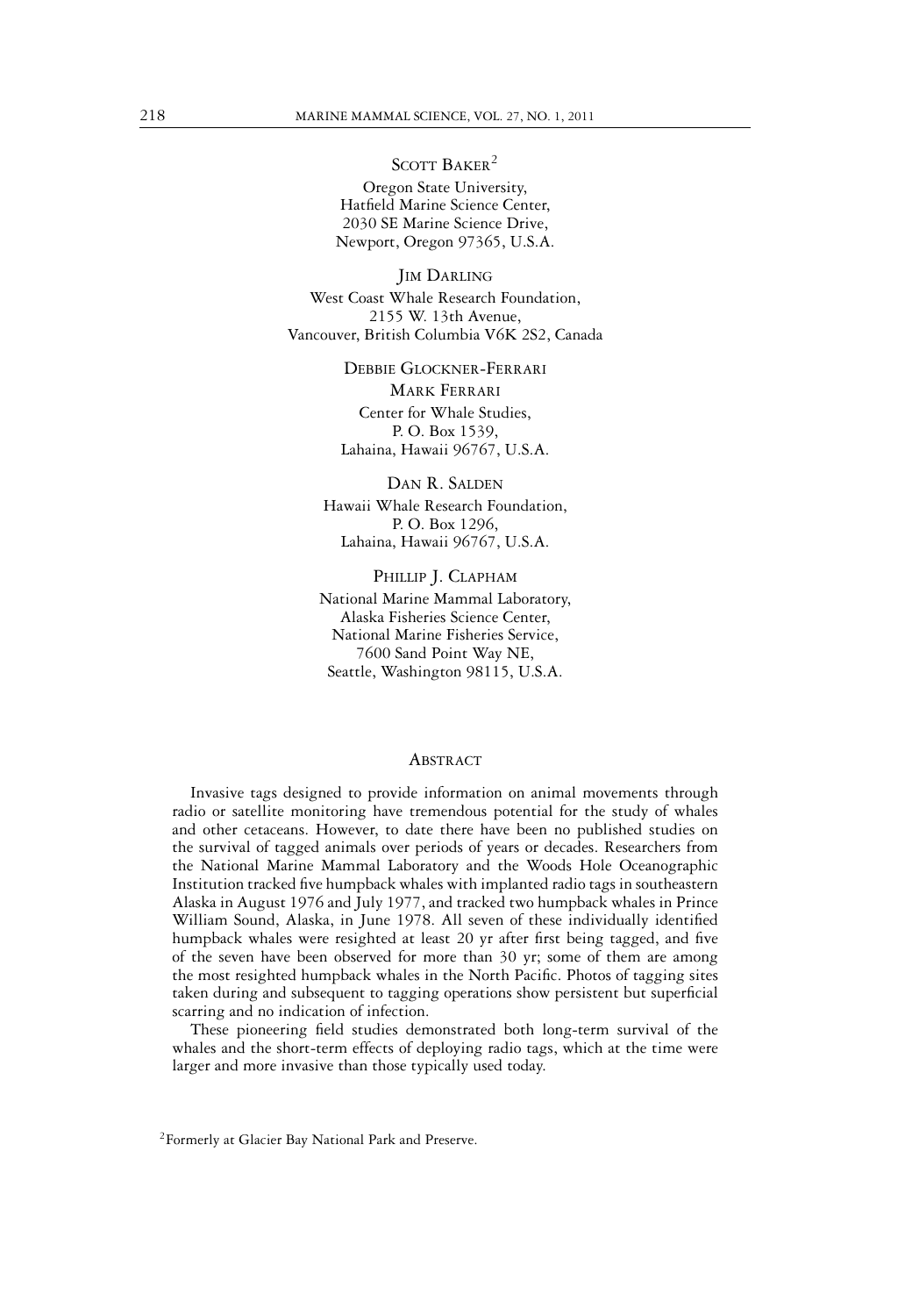Key words: humpback whale, *Megaptera novaeangliae*, approach methodology, habitat use, longevity, survival, migratory destination, photo-identification, wound healing.

Knowledge of the movements, habitat use and migratory destinations of whales and other cetaceans is extremely important to the management and conservation of populations, particularly for endangered species. Such information has come from a variety of sources, including long-distance matches through photo-identification (Baker *et al.* 1986, Calambokidis *et al.* 1996, Waite *et al.* 1999, Calambokidis *et al.* 2001, Mizroch *et al.* 2004, Witteveen *et al.* 2004), or through genotyping of individuals (Palsbøll *et al.* 1997, Baker *et al.* 1998), as well as from telemetry. The latter technique is based upon attachment to whales of tags that transmit signals to either a local receiver or to a satellite (Heide-Jørgensen *et al.* 2006, Zerbini *et al.* 2006, Mate *et al.* 2007). Satellite monitoring has provided a remarkable window into the detailed movements and lives of large whales, and has also been deployed with success on medium-sized odontocetes such as narwhals (Heide-Jørgensen *et al.* 2002, Dietz *et al.* 2008) and beluga whales (Hobbs *et al.* 2005) as well as smaller odontocetes (Hanson 2007, Andrews *et al.* 2008, Schorr *et al.* 2009). However, because attachments of tags to whales to ensure long-term retention usually involve invasive devices that penetrate the blubber, and sometimes also the muscle, concern has been expressed regarding the impact of such attachments on the health and survival of tagged animals.

Beginning in the early 1960s, researchers at the Woods Hole Oceanographic Institution (WHOI) began developing radio tags designed to attach to whales and to broadcast signals so that their movements and behaviors could be locally tracked using a VHF receiver. The early attempts were focused on North Atlantic right whales, *Eubalaena glacialis* (Schevill and Watkins 1966, Watkins 1978). Although the attachment methods appeared to be successful, the earliest tags did not transmit signals that could be tracked with the technology available at that time.

By December 1975 the Watkins team had developed an implantable tag based in part on Discovery-type marks (Watkins 1979, Watkins *et al.* 1980). The original Discovery mark was a 24 cm steel tube tipped with a conical lead point 38 mm long, and fired from a 12-gauge shotgun propelled by a pelletless shell (Rayner 1940). When properly implanted, the Discovery mark was completely buried in the blubber and/or muscle, and could be recovered only when the whale was killed and the carcass was flensed. Therefore, Discovery marks could provide only an initial (marking) location and a final (killing) location, and only if the marked whale was subsequently killed. In contrast, radio tags can in theory provide continuous data on both location and diving behaviors.

In 1976 collaboration began between WHOI and researchers at the National Marine Mammal Laboratory (NMML), Alaska Fisheries Science Center (which at the time was called the Marine Mammal Division (MMD), Northwest and Alaska Fisheries Center). The NMML conducted field operations to test and evaluate the new tags on humpback whales (*Megaptera novaeangliae*) in southeastern Alaska in 1976 and 1977, and WHOI evaluated the tag performance on both humpback and fin whales (*Balaenoptera physalus*) in Prince William Sound, Alaska in 1978 (Watkins *et al.* 1981).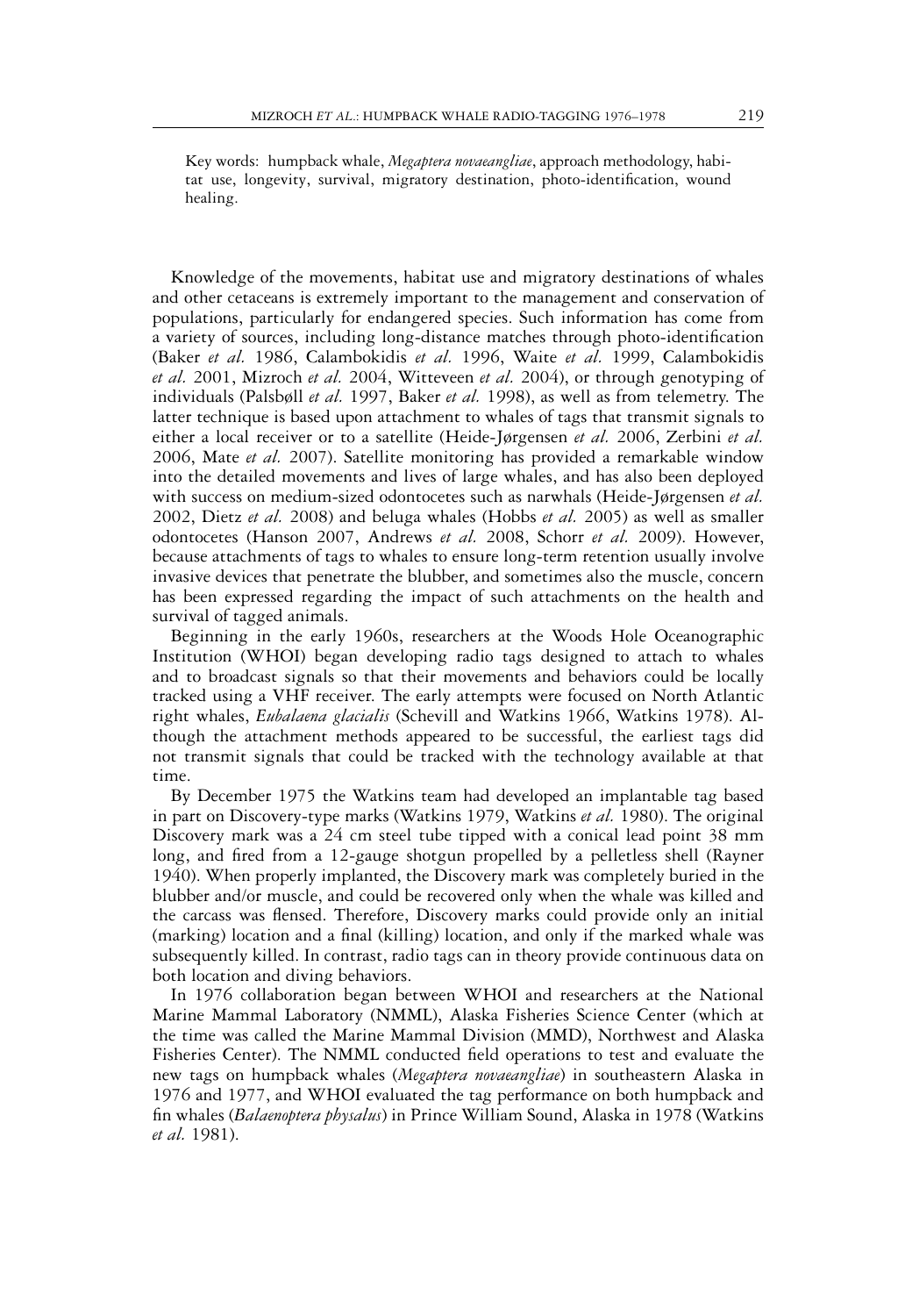Because the pigmentation patterns on the ventral surface of the tail are unique to each humpback whale (Katona *et al.* 1979), the field teams photographed the tail flukes of the humpback whales being radio tagged to provide a way to subsequently reidentify an individual whale if its tag failed to transmit signals, or if the team was unable to track it with a direction-finding receiver. Subsequent observations of these whales might provide insight into tag failures, or show evidence of harmful effects such as wounds or scars. Although the fluke photographs were found to be less useful in the short term for evaluating tag performance, these photographs have now proven to be invaluable for reidentifying tagged whales in the long term.

Here, we use these original photos, together with subsequent resightings, to evaluate the survival of the seven whales tagged in 1976–1978, and to assess the potential long-term impact of the tagging. We also provide some data on apparent wound healing and the persistence of epidermal scarring in two of the tagged whales.

#### **METHODS**

The NMML team field tested the implantable radio tags in southeastern Alaska in 1976 and 1977, and a WHOI team field tested the tags in Prince William Sound in 1978. The development and configuration of these tags are well described in Watkins (1979), Watkins *et al*. (1980) and Watkins *et al*. (1981). The radio tag was relatively large by today's standards. It measured  $1.9 \times 29$  cm, with a 45 cm whip antenna, and weighed about 550 g. Depth of penetration was limited to about 29 cm by a stainless steel flange at the top of the tag. Penetration was usually at an angle of about  $45^\circ$  from the surface of the whale (Watkins 1981). The tag was implanted in the blubber using a modified rifle. In case of a missed implantation, a recovery system prevented loss of the tag. An automatic radio direction finder was used to track the tag's signal when the whale surfaced.

In both 1976 and 1977 the study area was 80–120 km south of Juneau, Alaska, including the southern end of Stephens Passage and portions of Frederick Sound. The protected inland waterways of southeastern Alaska were chosen because humpback whales congregated there for feeding purposes during summer and autumn. Thus a tagged whale was expected to remain in a limited area for several months during a period of favorable weather.

Given the overcast summer weather found in southeastern Alaska, brightly colored plastic streamers were attached to the radio tags in 1977 and greatly aided visual reidentification. The tag was implanted just behind the dorsal fin as the whale sounded. The person firing the rifle attempted to implant the tag as perpendicular to the midline as possible to maximize exposure of the antenna while the whale traveled on the surface or sounded. The 1978 tagging project was described in detail in (Watkins *et al.* 1981).

#### **RESULTS**

In August 1976 the NMML team had only one successful attempt at tracking a whale. The first two tags shot were successfully implanted but failed to transmit, and the whale(s) were never photo-identified; as a result, we are unable to assess resightings and survival of these animals and they are not part of this report. A third tag (No. 019) implanted on the left side about 0.25 m behind the dorsal fin and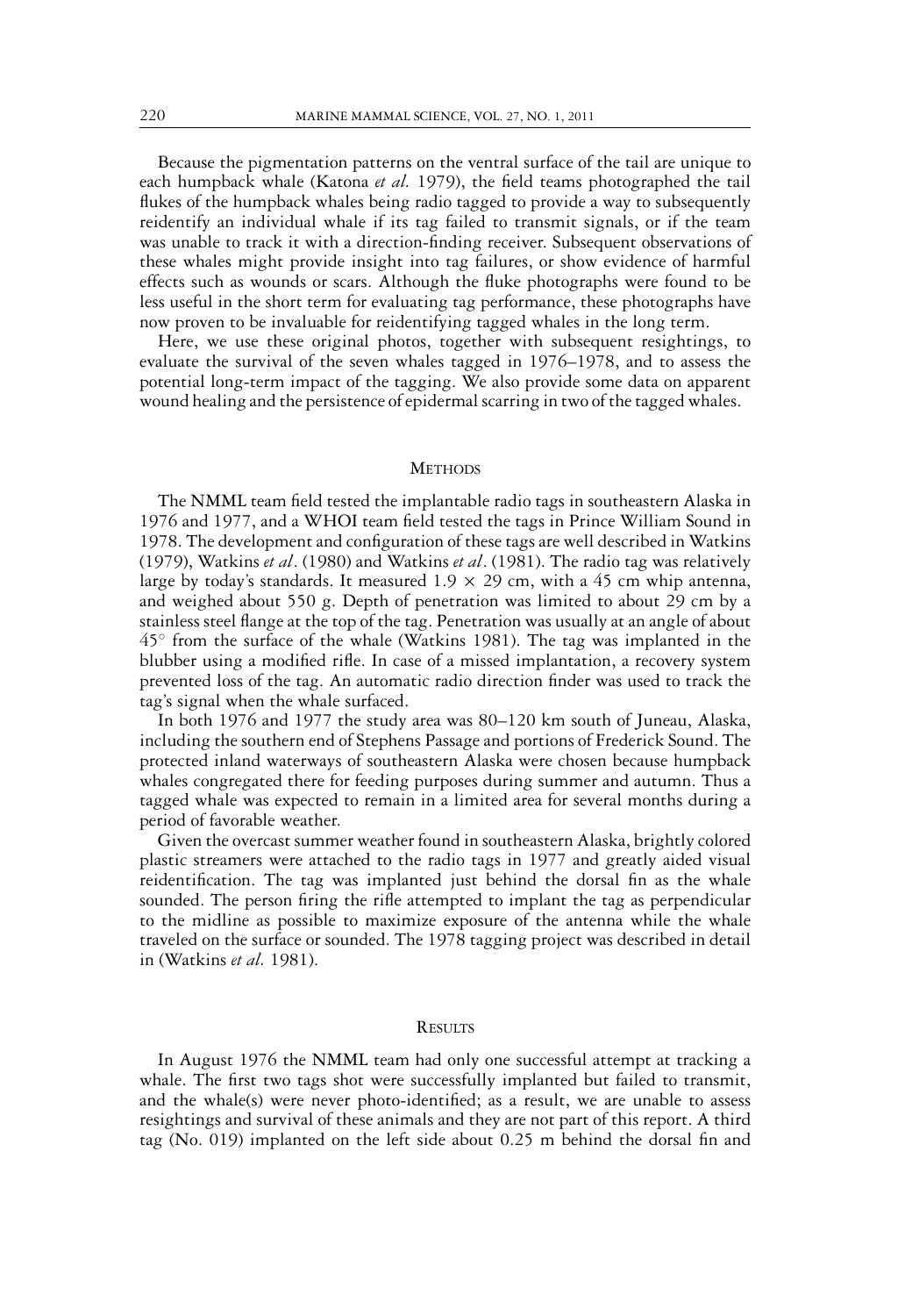| Tagging<br>year | Tagging<br>area      | Tag<br>no. | NMML<br>ΙD | Most<br>recent<br>sighting | Years between<br>first and last<br>sighting | Presumed<br>sex |
|-----------------|----------------------|------------|------------|----------------------------|---------------------------------------------|-----------------|
| 1976            | Southeastern Alaska  | 019        | 244        | 2009                       | $34 \text{ yr}$                             | Male            |
| 1977            | Southeastern Alaska  | 020        | 6249       | 2007                       | $31 \text{ yr}$                             | Unknown         |
| 1977            | Southeastern Alaska  | 021        | 183        | 2009                       | $33 \text{ yr}$                             | Male            |
| 1977            | Southeastern Alaska  | 022        | 630        | 2007                       | $31 \text{ yr}$                             | Male            |
| 1977            | Southeastern Alaska  | 023/024    | 296        | 1996                       | $20 \text{ yr}$                             | Unknown         |
| 1978            | Prince William Sound | 028        | 6498       | 2009                       | $32 \text{ yr}$                             | Female          |
| 1978            | Prince William Sound | 032        | 6511       | 1998                       | $21 \text{ yr}$                             | Male            |

*Table 1.* Summary of tag locations, whale IDs, and most recent sightings of humpback whales tagged in southeastern Alaska and Prince William Sound from 1976 through 1978.

1 m off the midline. The research team received strong transmissions and was able to track the whale intermittently for 6 d over a distance of at least 75 km in the Frederick Sound/Stephens Passage confluence, at which time the 1976 field season concluded and brought tracking prematurely to a close.

In July 1977 the NMML team successfully implanted 5 radio tags (in four different whales) (Table 1). The first whale was tagged (Tag No. 020) on the right side just below the dorsal fin on 22 July. Tags No. 021 and 022 were implanted in two different whales on 23 July. Tag No. 021 hit low on the right side of the whale, behind the dorsal fin. Tag No. 022 hit on the left side of the whale, just below and near the leading edge of the dorsal fin. Tag No. 022 never transmitted; however, the whale concerned was resighted on 28 July and the tag was observed to be fully embedded. On 24 July the whale with Tag No. 021 was reencountered and tracked. The tag was fully embedded.

One whale was inadvertently tagged twice. On 25 July, Tag No. 023 hit near the water line on the right side of the whale, in front of and below the dorsal fin. The whale was approached about 1.5 h after tagging: the tag was not well implanted and over half of the tag was showing. On 26 July, Tag No. 024 hit on the left side of the same individual, below and in front of the dorsal fin.

All the tags except one (Tag No. 022) transmitted signals. Tag No. 020 did not transmit after the first day. Tag 022 was an apparent tag failure as the tag never transmitted. Tag No. 021 was shed sometime between 24 July and 15 August, but it was one of two tags that penetrated only half way into the blubber. Tag No. 023 hit the whale below the waterline and did not appear to penetrate fully. Subsequent analyses revealed that the tag had fallen out within a day because the same whale was inadvertently tagged with Tag No. 024 the next day. Tag No. 024 was tracked for 5 d and resighted on 9 August with its tag still implanted. The whale was recognized based on the fluke pattern and the prominent bulge on the side near the point of impact.

In June 1978, in cooperation with WHOI and The Johns Hopkins University, three humpbacks were radio-tagged and tracked in Prince William Sound (Table 1; Watkins *et al*. 1981). One whale was tracked for only a few hours and was never photo-identified. The other tagged whales were tracked over the period 9–25 June 1978 and showed no visible sign of infection at the sites of implantation. The radio signals allowed researchers to track the whales' movements as well as to conduct detailed studies of their behavior (Watkins *et al*. 1981).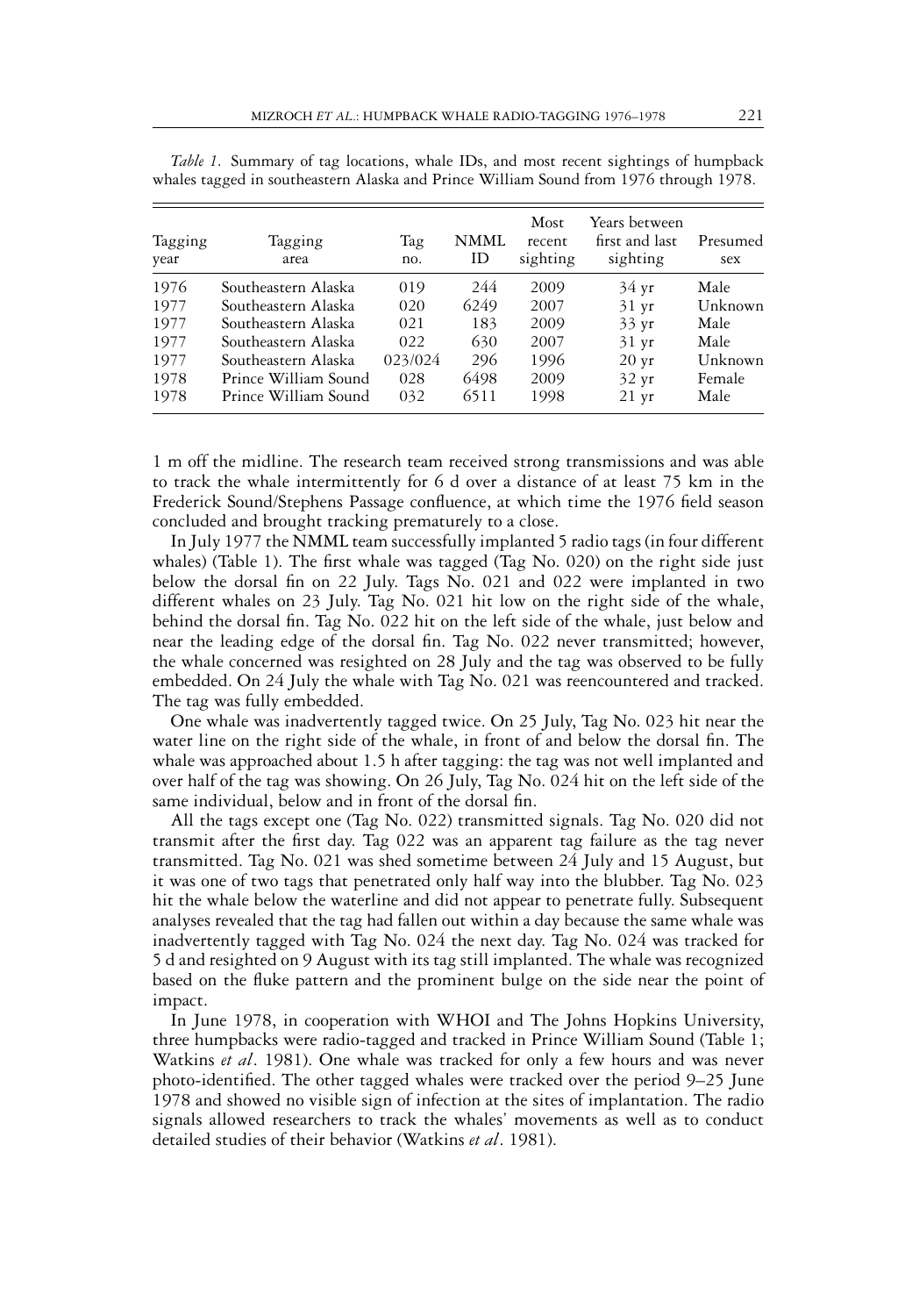#### *Resightings of Photo-Identified, Tagged Whales*

Fluke photos taken by the field teams in southeastern Alaska and Prince William Sound were archived by researchers at the NMML who had begun systematically soliciting humpback whale photo-identification photos from a number of research groups in the late 1970s. Photos from the tagging projects (as well as other early photos) were integrated into NMMLs FlukeFinder database as it developed in the mid- to late 1980s (Mizroch *et al.* 1990, Mizroch and Harkness 2003). Except for the most recent sightings, all the tagged whale resightings reported below were found using the FlukeFinder matching system or earlier versions of the computer-assisted matching system. All of the whales were resighted over periods ranging from 20 to 34 yr, on dates ranging from 1976 to as recently as November 2009 (Table 1, Appendix 1).

*Tag No. 019*—The first humpback whale ever tagged and tracked successfully (NMML ID#244) was tagged on 14 August 1976 near Hobart Bay, in the Stephens Passage area of southeastern Alaska. This whale has been seen over the course of many years throughout southeastern Alaska, not just in the vicinity of where it was tagged, but also in Glacier Bay and in Sitka Sound. The whale was also seen during winter months near Maui. The most recent sighting was in November 2009 in southeastern Alaska. This whale has been observed as an escort and a singer in Hawaii and was confirmed as a male based on examination of a biopsy tissue sample.<sup>3</sup>

*Tag No. 020*—This whale, NMML ID#6249, was tagged on 22 July 1977 near Gambier Bay near the confluence of Stephens Passage and Frederick Sound and was most recently photographed in Frederick Sound in June 2007, not far from the original tagging location.

*Tag No. 021*—This whale, NMML ID#183, was tagged on 23 July 1977 near Gambier Bay and has been seen over the course of many years in the vicinity of the tagging location and also in Sitka Sound. It was also seen during winter months off Maui. The most recent sighting was off Maui in February 2009. This whale has been observed as an escort in Hawaii and is presumed to be a male.

*Tag No. 022*—This whale, NMML ID#630, was tagged on 23 July 1977 near Gambier Bay and has been seen in the vicinity of the tagging location and also in winter months off Maui. The most recent sighting was in June 2007 in Frederick Sound, southeastern Alaska, not far from the original tagging location. This whale has been observed as an escort in Hawaii and was confirmed as a male based on examination of a biopsy tissue sample.

*Tag No. 023/024*—This whale, NMML ID#296, was tagged 1.2 km south of Gambier Bay in southeastern Alaska on 25 July 1977 and closer to Gambier Bay on 26 July 1977. This whale has been seen over the course of many years in the vicinity of the tagging location and has also been seen in winter months off Maui. The most recent sighting was in August 1996 in southeastern Alaska.

*Tag No. 028*—This whale, NMML ID#6498, was tagged (yellow streamer as described in Watkins *et al*. 1981) near Knight Island in Prince William Sound on 9 June 1978. The whale, a known female (based on her sighting history with accompanying calves), has been seen over the course of many years in Prince William Sound; she was seen with a calf during the fall of 2008 in Prince William Sound,

<sup>&</sup>lt;sup>3</sup>Personal communication from F. Sharpe, Alaska Whale Foundation, 4739 University Way N.E. #1239, Seattle, WA 98105, 24 January 2010.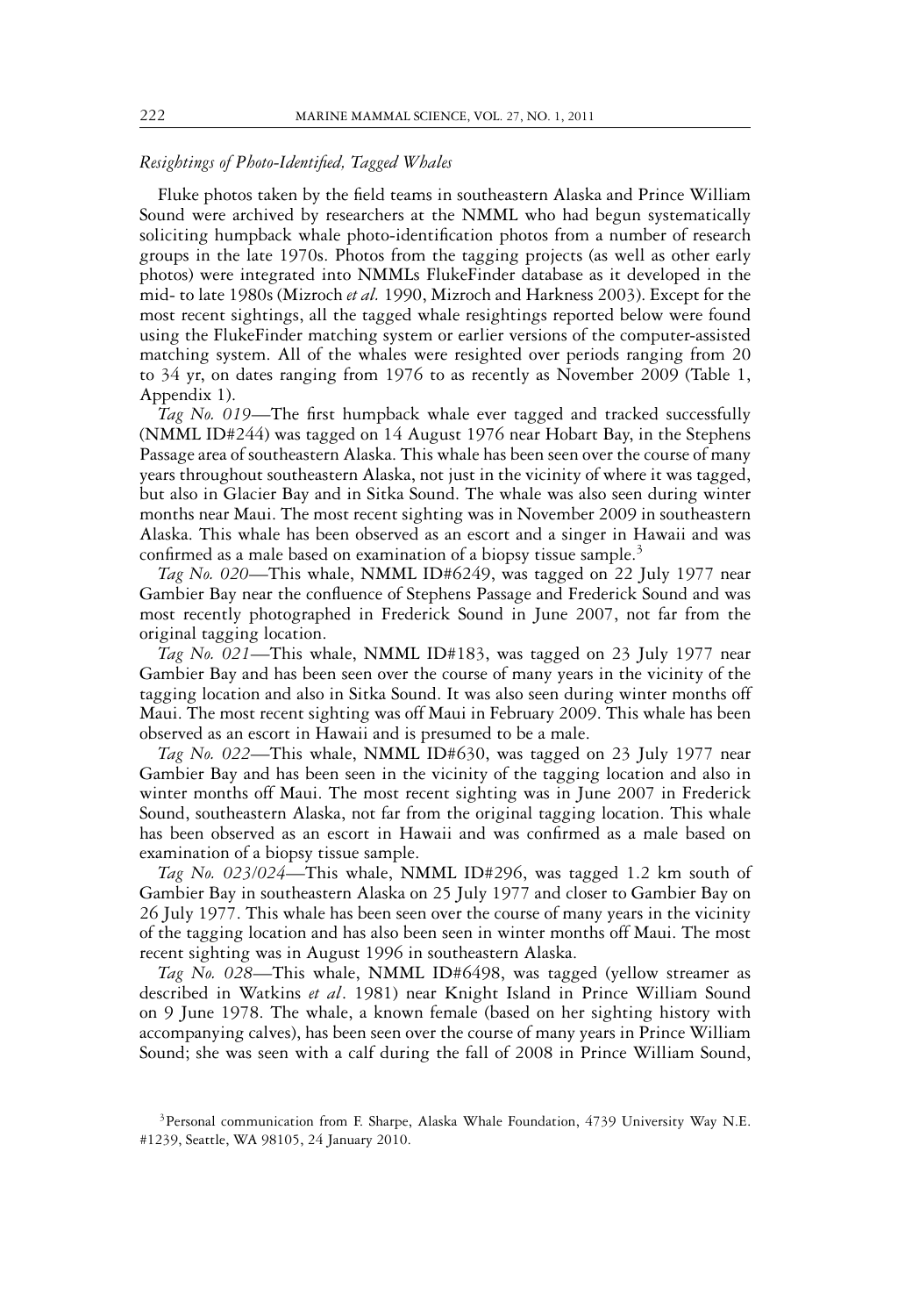with her most recent sighting being in January 2009. As yet, she has not been photographed in a wintering area.

*Tag No. 032*—This whale, NMML ID#6511, was tagged (orange streamer as described in Watkins *et al*. 1981) near Knight Island in Prince William Sound on 9 June 1978 and was photographed in seven subsequent years in Prince William Sound through 1998. The whale was seen near Kodiak in 1994 and in the Revillagigedo Archipelago, Mexico, in 1997. This whale was never photographed with a calf, so could be presumed to be a male.

#### *Wound Healing and Scarification*

The field teams monitored whale behavior post-tagging and documented the tag placement as the tags began to work their way out. Tag No. 019 was photographed on 18 August 1976, 2 d after tagging (Fig. 1A). The photographs show that about a third of the tag was exposed as it was working its way out. Photographs of that same whale $4$  taken on 28 June 2003 show a healed scar and a slight bump in the area where the tag had been (Fig. 1B).

Tag No. 028 was photographed on 17 June 1978, 8 d after tagging (Fig. 2A, fig. 4 in Watkins *et al.* 1981) and subsequently photographed on 3 December 2008 (Fig. 2B). There is a slight bulge in the vicinity of the tag location, but the area looks smooth and well-healed.

#### **DISCUSSION**

From 1976 to 1978, accounting for duplicate tagging and some probable misses, as many as 10 different humpback whales were tagged with large implantable radio tags. Seven of those whales were photo-identified at the time of tagging, and their resighting histories could thus be studied for the purpose of this article. One whale was tagged twice over the course of 2 d. All of the photo-identified whales have been photographed again in subsequent years over periods ranging from at least 20–34 yr (median  $= 31$  yr). The fate of the whales that were not identified cannot be determined.

There is no evidence that any of the seven photo-identified tagged whales had any long-term reaction to either the chase or close approach from a 15–20 m vessel, nor to implantation of the tag itself. These whales did not avoid boats and most were reapproached many times by the tagging vessel in the days after they had been tagged.

The seven tagged whales were photographed by a number of different research groups in Alaskan, Hawaiian, and Mexican waters over a long time period, and are among the most photographed whales based on the number of sightings in the FlukeFinder database. Irrespective of whether some of these whales are more likely to be resighted than others because of fidelity to study areas, or greater tolerance of vessel approach, their survival over periods of between 20 and 34 yr is undeniable.

<sup>4</sup>This whale's dorsal fin changed greatly over the nearly 30 yr that had elapsed between the photographs shown in Figure 1. The match was confirmed after reviewing three filmed diving sequences from the 1976 tagging field season which clearly showed the dorsal fin and this individual's very distinctive tail flukes (see http://www.youtube.com/watch?v=GHc0Zt1ICkQ and Appendix 1).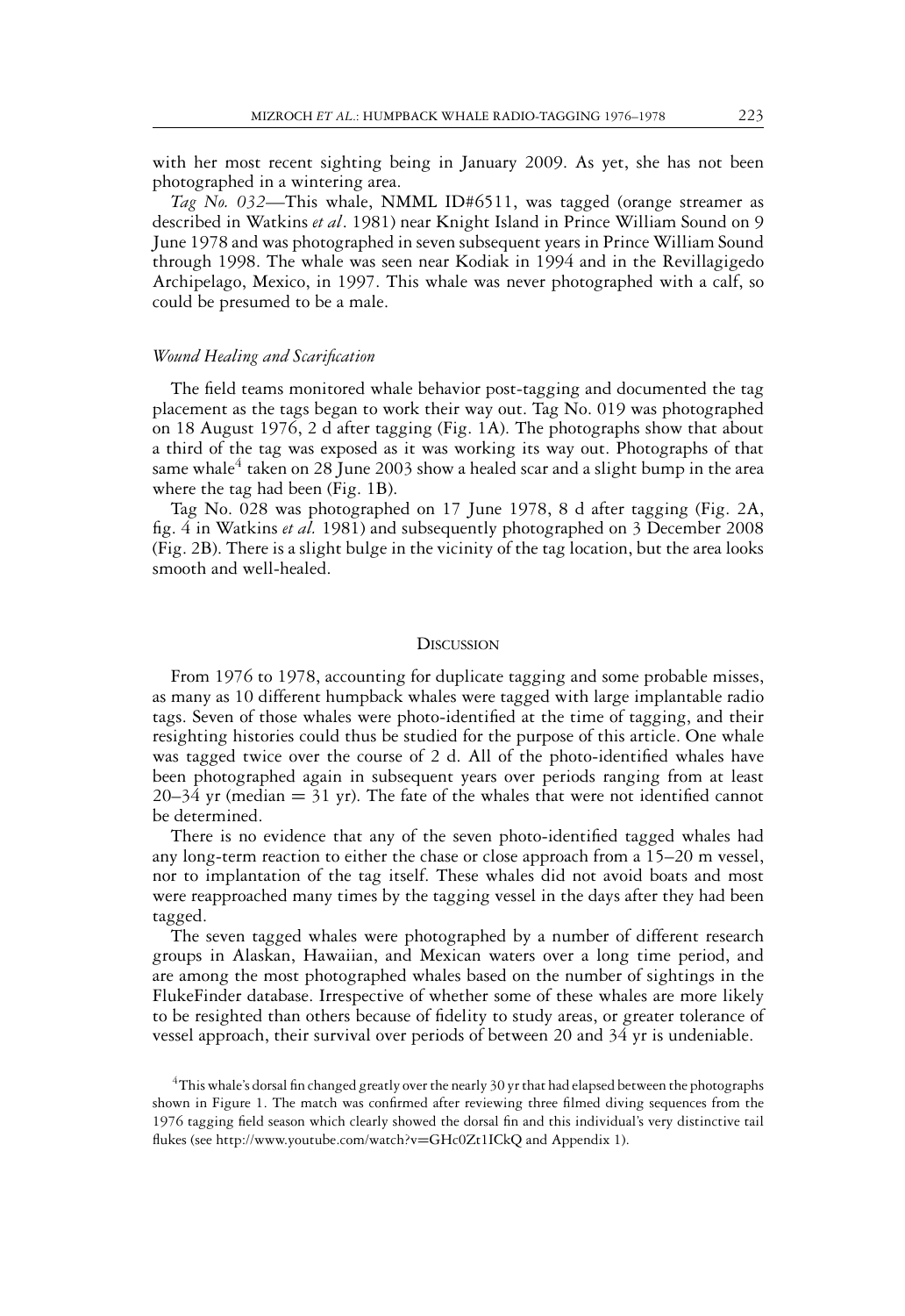

*Figure 1.* (A) Tag 019 on 18 August 1976 (photograph by A. A. Wolman). (B) Tag 019 on 28 June 2004 (photograph by Heather Riley).

The extensive sighting histories strongly suggest that the tagging events did not affect their health in either the short or the long term. Five of these whales have sighting histories of at least 30 yr subsequent to tagging, and all were seen over at least a 20-yr period post-tagging. At least one of the whales, Tag No. 028 (NMML ID#6498) was a female who has produced calves at regular intervals and was most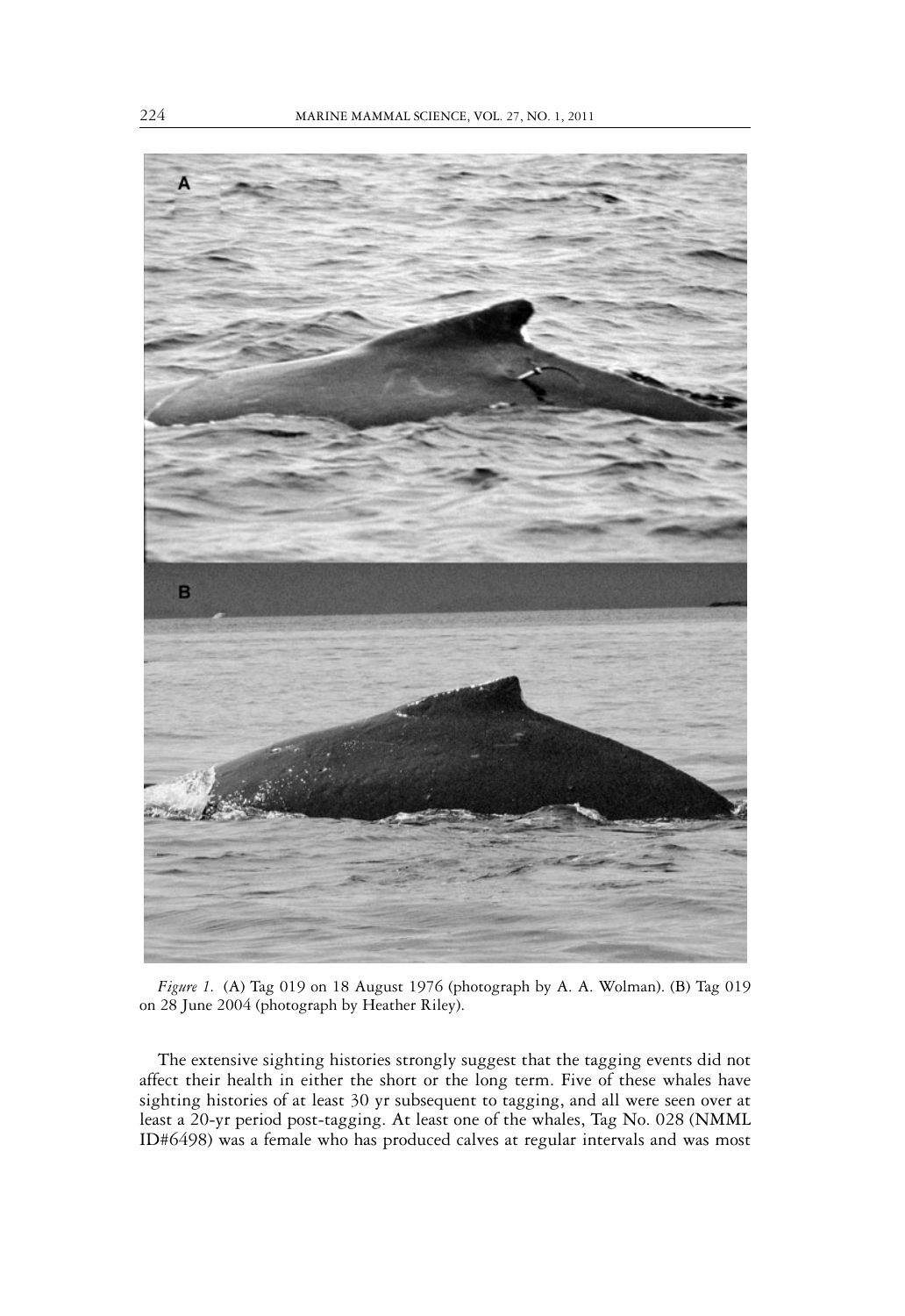

*Figure 2.* (A) Tag 028 on 17 June 1978 (photograph by A. A. Wolman). (B) Tag 028 on 3 December 2008 (photograph by John Moran).

recently observed with a calf in fall of 2008. One of the resighted whales, Tag No. 023/024, was tagged twice in 2 d.

The tags used in this study were large by current standards. Current technology uses tags of about 375 g and a total tag length from tip to stopper ≤26 cm compared to 550 g and 29 cm used on these whales.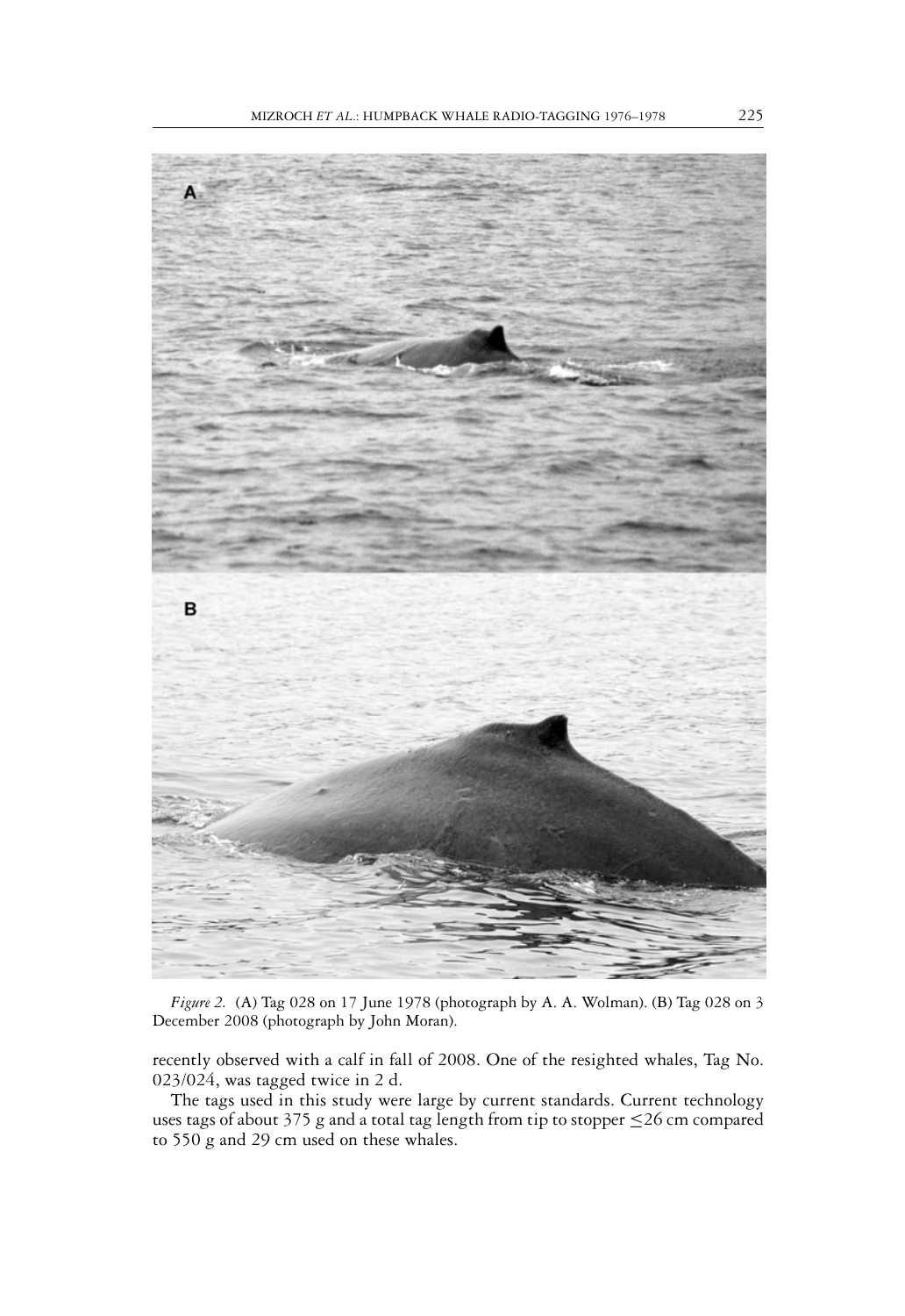These field studies and the subsequent follow-up work have answered some important questions concerning the impacts upon survival from invasive research methodologies and whale reactions to studies using close approaches in the field. Watkins (1981) and Watkins and Tyack (1991) documented that whale reactions to the tagging event appeared to be transient and that tagged whales did not seem to avoid the tagging boat in subsequent encounters soon after tagging. Mate *et al*. (2007) documented observations of behaviors and of short-term wound healing and found no evidence of either behavioral changes or health problems. The two cases for which we have a long-term photographic record of the tagging site show persistent but apparently minor scarring, and no signs of infection.

Long-term survival following injury from whaling attacks has been demonstrated in bowhead whales (*Balaena mysticetus*). George and Bockstoce (2008) use accounts of the discovery of old weapon fragments to document extreme longevity in bowhead whales. A number of bowheads have been found to have old weapon fragments embedded in muscle and bone while being butchered after being caught by native hunters. These included fragments from a bomb lance (a small metal cylinder fired from a shoulder gun). George and Bockstoce (2008) suggested that at least two whales hit by bomb lances were likely to have been struck sometime around 1890. One of those whales was killed by whalers in 1980 (approximately 90 yr after being struck) and the other was killed in 2007 (approximately 117 yr after being struck).

The results from the pioneering tagging projects conducted on humpback whales in 1976, 1977, and 1978 validated the wisdom of using simple photographic techniques while conducting trials of high-tech instrumentation. Being able to identify individual whales immediately after tagging allows for monitoring the impact upon the whale in the short term. Sighting tagged whales years and even decades later has provided invaluable insights into the long-term effects of these experimental technologies as well. In the specific case of the radio tag developed by Watkins and others and tested by the NMML and WHOI teams over 30 yr ago, the extensive photographic resighting records demonstrate that the tagging operation did not affect survival of the humpback whales concerned.

#### **ACKNOWLEDGMENTS**

In 1976 and 1977 the NMML team included M. F. Tillman, D. W. Rice, A. A. Wolman, and J. H. Johnson. Other cooperating scientists included C. M. Jurasz, owner of the *Ginjur* and an independent consultant with many years of experience studying humpback whales in southeastern Alaska; and R. S. Payne, New York Zoological Society. In 1977 additional researchers included A. A. Berzin, Pacific Research and Fisheries Center (TINRO) in Vladivostok, V. A. Zemsky, Russian Federal Research Institute of Fishery and Oceanography (VNIRO), R. V. Miller, NMFS Marine Mammal and Endangered Species Division and V. F. Galluci, University of Washington. In 1978 the WHOI team, led by W. A. Watkins, included W. E. Schevill, Romaine Maiefski, K. Moore, D. Wartzok (The Johns Hopkins University), and J. H. Johnson and A. A. Wolman (NMML). Josh London and Janice Waite (both of NMML) provided constructive review comments. Jennifer Cedarleaf (University of Alaska Southeast (UAS), Christine Gabriele (Glacier Bay National Park and Preserve) and Jeff Jacobsen (Humboldt State University) provided data on sighting histories from southeastern Alaska, 1980–2009. Craig Matkin and Eva Saulitis (North Gulf Oceanic Society), John Moran and Suzie Teerlink (Auke Bay Laboratories (ABL)), Kate and Andy McLaughlin (McLaughlin Environmental Service, MCES) provided data on sighting histories for Prince William Sound. Data collection from Prince William Sound during the fall and winters of 2006–2009 was funded by the *Exxon Valdez* Trustee Council through contracts to NMFS ABL, UAS, Sitka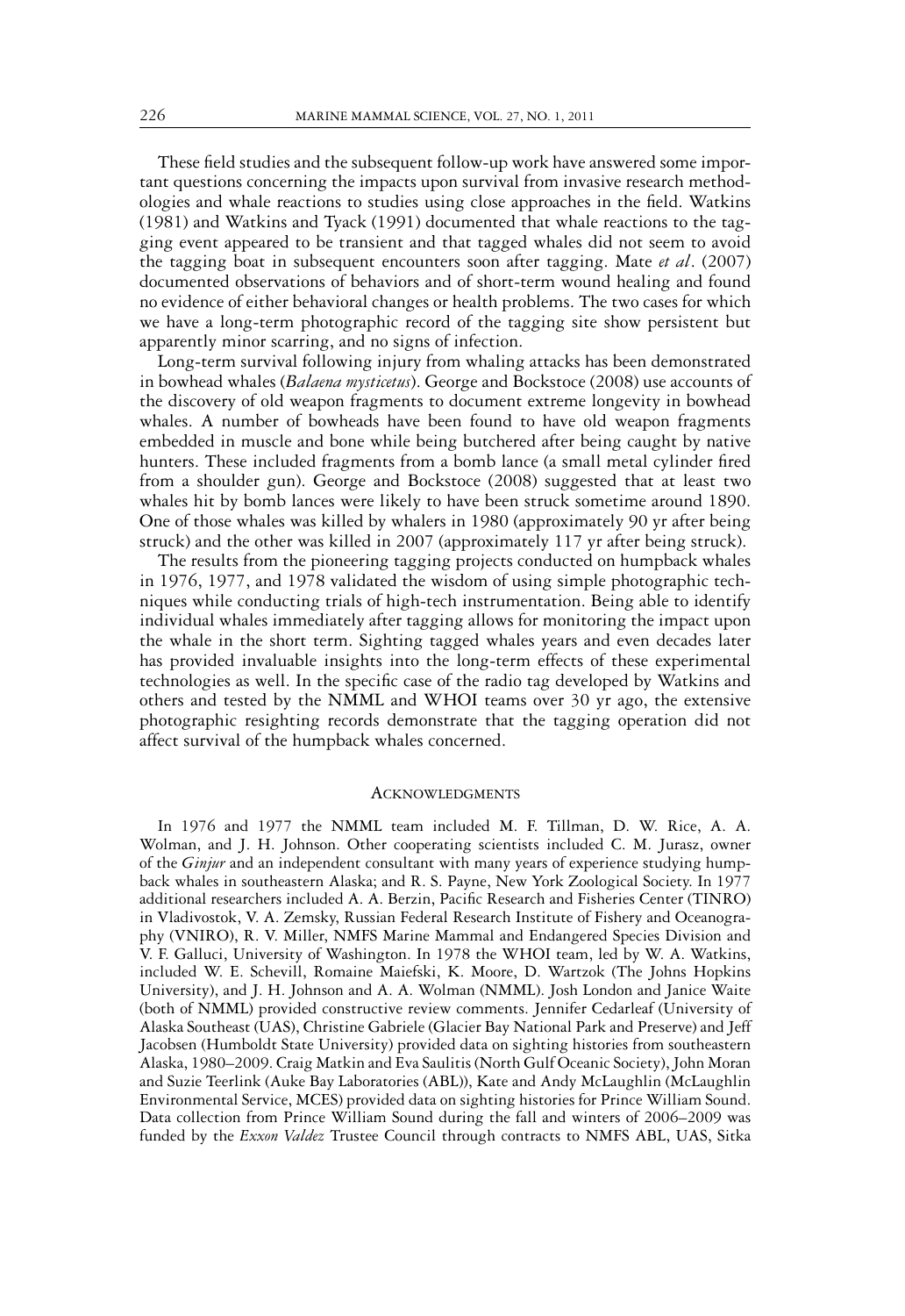Sound Science Center and MCES. All data were collected under NMFS authorized scientific marine mammal research permits. John Lindsay and Paul Hillman (NOAA Ocean Media Center) provided a digitized version of the film footage taken during the tagging studies. The film footage helped confirm the humpback whale field identification for the 1976 field season. This article is dedicated to the memory of whale biologist Allen A. Wolman (1933–2009), who participated in all of these early tagging studies and curated NMMLs humpback whale photo-identification collection in the early years.

#### LITERATURE CITED

- Andrews, R. D., R. L. Pitman and L. T. Ballance. 2008. Satellite tracking reveals distinct movement patterns for Type B and Type C killer whales in the southern Ross Sea, Antarctica. Polar Biology 31:1461–1468.
- Baker, C. S., L. M. Herman, A. Perry, W. S. Lawton, J. M. Straley, A. A. Wolman, G. D. Kaufman, H. E. Winn, H. D. Hall, J. M. Reinke and J. Ostman. 1986. Migratory movement and population structure of humpback whales (*Megaptera novaeangliae*) in the central and eastern North Pacific. Marine Ecology Progress Series 31:105–119.
- Baker, C., L. Florez-Gonzalez, B. Abernethy, H. Rosenbaum, R. Slade, J. Capella and J. Bannister. 1998. Mitochondrial DNA variation and maternal gene flow among humpback whales of the Southern Hemisphere. Marine Mammal Science 14:721–737.
- Calambokidis, J., G. Steiger, J. Evenson, K. Flynn, K. Balcomb, D. Claridge, P. Bloedel, J. Straley, C. Baker, O. vonZiegesar, M. Dahlheim, J. Waite, J. Darling, G. Ellis and G. Green. 1996. Interchange and isolation of humpback whales off California and other North Pacific feeding grounds. Marine Mammal Science 12:215–226.
- Calambokidis, J., G. H. Steiger, J. M. Straley, L. M. Herman, S. Cerchio, D. R. Salden, J. Urban, J. K. Jacobsen, O. von Ziegesar, K. C. Balcomb, C. M. Gabriele, M. E. Dahlheim, S. Uchida, G. Ellis, Y. Miyamura, P. L. de Guevara, M. Yamaguchi, F. Sato, S. A. Mizroch, L. Schlender, K. Rasmussen, J. Barlow and T. J. Quinn. 2001. Movements and population structure of humpback whales in the North Pacific. Marine Mammal Science 17:769–794.
- Dietz, R., M. P. Heide-Jorgensen, P. Richard, J. Orr, K. Laidre and H. C. Schmidt. 2008. Movements of narwhals (*Monodon monoceros*) from Admiralty Inlet monitored by satellite telemetry. Polar Biology 31:1295–1306.
- George, J. C., and J. R. Bockstoce. 2008. Two historical weapon fragments as an aid to estimating the longevity and movements of bowhead whales. Polar Biology 31:751– 754.
- Hanson, M. B. 2007. Seasonal movements and habitat use of Dall's and harbor porpoises in the inland and coastal waters of Washington state as determined by radiotelemetry. Pages 53–54 *in* P. Sheridan, J. W. Ferguson, and S. L. Downing, eds. Report of the National Marine Fisheries Service Workshop on Advancing Electronic Tag Technologies and Their Use in Stock Assessment, 23–25 August 2005. NOAA Technical Memorandum NMFS-F/SPO-82. U.S. Department of Commerce, Seattle, WA.
- Heide-Jørgensen, M. P., R. Dietz, K. L. Laidre and P. Richard. 2002. Autumn movements, home ranges, and winter density of narwhals (*Monodon monoceros*) tagged in Tremblay Sound, Baffin Island. Polar Biology 25:331–341.
- Heide-Jørgensen, M. P., K. L. Laidre, M. V. Jensen, L. Dueck and L. D. Postma. 2006. Dissolving stock discreteness with satellite tracking: Bowhead whales in Baffin Bay. Marine Mammal Science 22:34–45.
- Hobbs, R. C., K. L. Laidre, D. J. Vos, B. A. Mahoney and M. Eagleton. 2005. Movements and area use of belugas, *Delphinapterus leucas*, in a subarctic Alaskan estuary. Arctic 58:331–340.
- Katona, S. K., B. Baxter, O. Brazier, S. Krause, J. Perkins and H. Whitehead. 1979. Identification of humpback whales by fluke photographs. Pages 33–44 *in* H. E. Winn and B. L. Olla, eds. The behavior of marine animals. Plenum, New York, NY.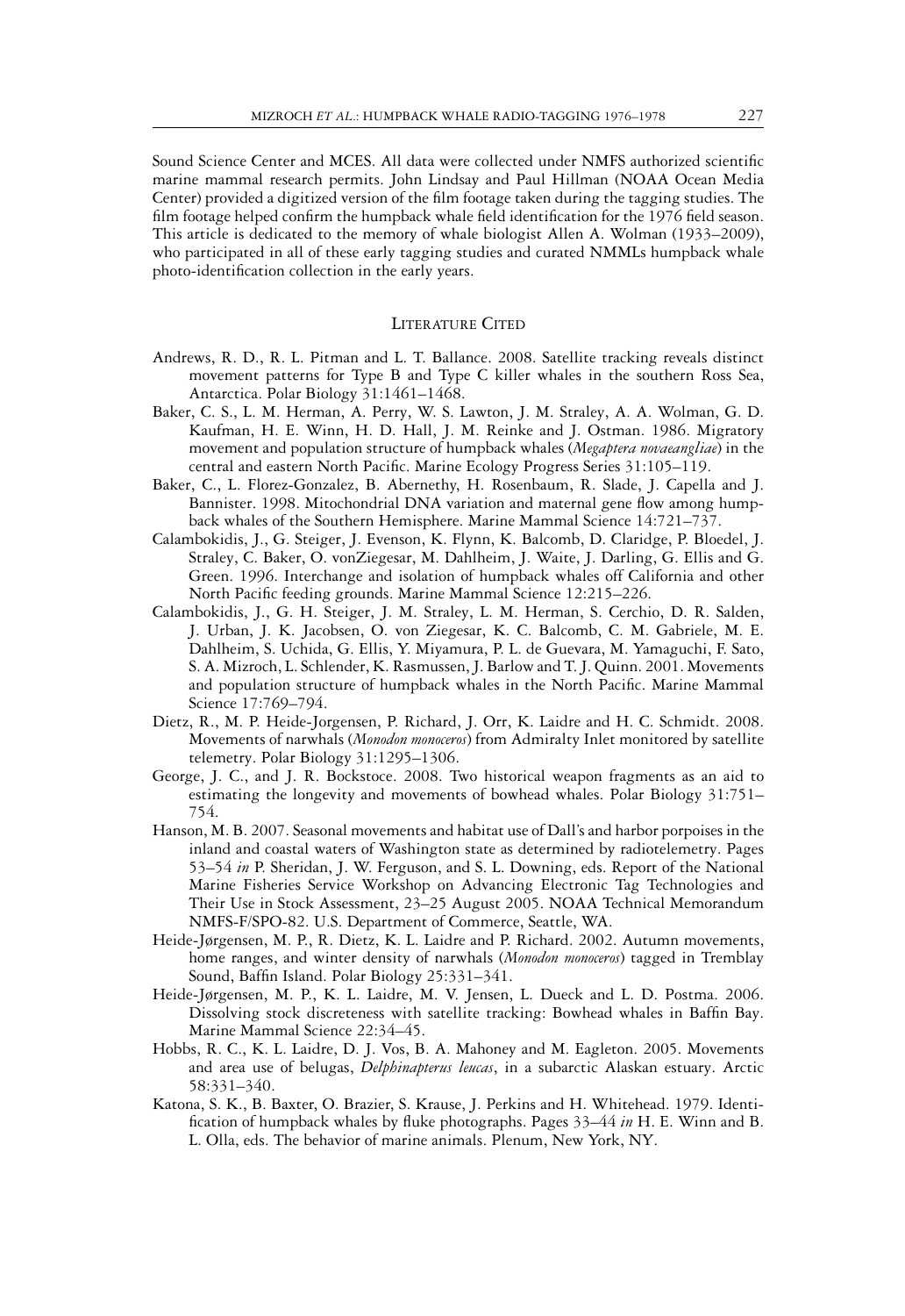- Mate, B., R. Mesecar and B. Lagerquist. 2007. The evolution of satellite-monitored radio tags for large whales: One laboratory's experience. Deep Sea Research Part II: Topical Studies in Oceanography 54:224–247.
- Mizroch, S. A., and S. A. D. Harkness. 2003. A test of computer-assisted matching using the North Pacific humpback whale, *Megaptera novaeangliae*, tail flukes photograph collection. Marine Fisheries Review 65:25–37.
- Mizroch, S. A., J. A. Beard and M. Lynde. 1990. Computer assisted photo-identification of humpback whales. Report of the International Whaling Commission (Special Issue 12):63–70.
- Mizroch, S. A., L. M. Herman, J. M. Straley, D. A. Glockner-Ferrari, C. Jurasz, J. Darling, S. Cerchio, C. M. Gabriele, D. R. Salden and O. Von Ziegesar. 2004. Estimating the adult survival rate of central North Pacific humpback whales (*Megaptera novaeangliae*). Journal of Mammalogy 85:963–972.
- Palsbøll, P., J. Allen, M. Bérubé, P. Clapham, T. Feddersen, P. Hammond, R. Hudson, H. Jorgensen, S. Katona, A. Larsen, F. Larsen, J. Lien, D. Mattila, J. Sigurjonsson, R. Sears, T. Smith, R. Sponer, P. Stevick and N. Øien. 1997. Genetic tagging of humpback whales. Nature 388:767–769.
- Rayner, G. W. 1940. Whale marking progress and results to December 1939. Discovery Reports XIX:245–284.
- Schevill, W. E., and W. A. Watkins. 1966. Radio-tagging of whales. Pages 1–15 Ref. No. WHOI-66-17, Woods Hole Oceanographic Institution Woods Hole, MA.
- Schorr, G. S., R. W. Baird, M. B. Hanson, D. L. Webster, D. J. McSweeney and R. D. Andrews. 2009. Movements of satellite-tagged Blainville's beaked whales off the island of Hawai'i. Endangered Species Research 10:203–213.
- Waite, J. M., M. E. Dahlheim, R. C. Hobbs, S. A. Mizroch, O. von Ziegesar-Matkin, J. M. Straley, L. M. Herman and J. Jacobsen. 1999. Evidence of a feeding aggregation of humpback whales (*Megaptera novaeangliae*) around Kodiak Island, Alaska. Marine Mammal Science 15:210–220.
- Watkins, W. A. 1978. A radio tag for big whales. Oceanus 21:48–54.
- Watkins, W. A. 1979. Projectile point for penetrating whale blubber. Deep-Sea Research Part A. Oceanographic Research Papers 26:1301–1308.
- Watkins, W. A. 1981. Reactions of three species of whales *Balaenoptera physalus*, *Megaptera novaeangliae* and *Balaenoptera edeni* to implanted radio tags. Deep Sea Research 28A:589– 599.
- Watkins, W. A., and P. Tyack. 1991. Reaction of sperm whales (*Physeter catodon*) to tagging with implanted sonar transponder and radio tags. Marine Mammal Science 7:409-413.
- Watkins, W. A., D. Wartzok, H. B. Martin and R. Maiefski. 1980. A radio whale tag. Pages 227–241 *in* F. P. Diemer, F. J. Vernberg and D. Z. Mirkes, eds. Advanced concepts in ocean measurement for marine biology. University of South Carolina Press, Columbia, SC.
- Watkins, W. A., K. E. Moore, D. Wartzok and J. H. Johnson. 1981. Radio tracking of finback (*Balaenoptera physalus*) and humpback (*Megaptera novaeangliae*) whales in Prince William Sound, Alaska. Deep Sea Research 28A:577–588.
- Witteveen, B. H., J. M. Straley, O. Von Ziegesar, D. Steel and C. S. Baker. 2004. Abundance and mtDNA differentiation of humpback whales (*Megaptera novaeangliae*) in the Shumagin Islands, Alaska. Canadian Journal of Zoology 82:1352–1359.
- Zerbini, A. N., A. Andriolo, M. P. Heide-Jørgensen, J. L. Pizzorno, Y. G. Maia, G. R. VanBlaricom, D. P. DeMaster, P. C. Simoes-Lopes, S. Moreira and C. Bethlem. 2006. Satellite-monitored movements of humpback whales *Megaptera novaeangliae* in the southwest Atlantic Ocean. Marine Ecology-Progress Series 313:295–304.